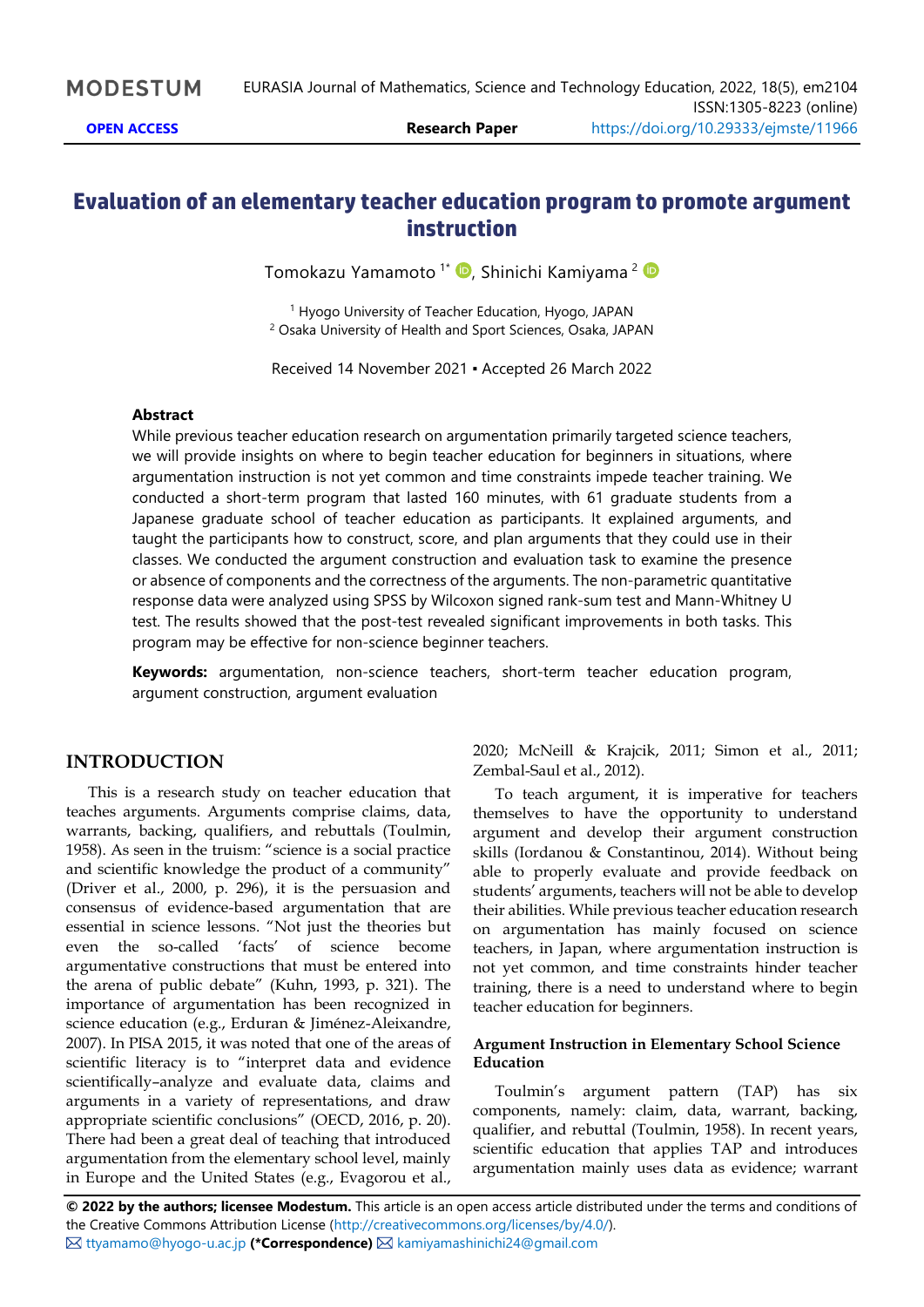### **Contribution to the literature**

- This study provides valuable insights on the effectiveness of a short-term, introductory teacher education program on argument instruction for both in-service teachers who do not specialize in science and elementary pre-service teachers.
- This study is important as it demonstrates program effectiveness in multiple ways by improving argument construction and assessment skills.
- The results of an effective teacher education program can serve as a starting point for elementary school teachers who are not science specialists in implementing argument training in their classrooms in the future.

and backing are integrated as reasoning; and claim, evidence, reasoning, and rebuttal are extracted (e.g., Chin & Osborne, 2010; McNeill & Krajcik, 2011; Sampson et al., 2011). McNeill and Krajcik (2011), who applied TAP to scientific explanations, organized the components so that it was suitable for teaching from the elementary school level onward.

Claim (the answer to a question or a problem), evidence (the scientific data that support the claim), reasoning (the logic behind the choice that articulates why the evidence supports the claim), and rebuttal (a claim about why alternative claims are incorrect, including additional evidence and reasoning to justify that rationale) are the four components of an argument. According to McNeill and Krajcik (2011), evidence is scientific data that supports claim and include information such as observations and measurements from natural settings, as well as results from controlled experiments (p. 23). They can be quantitative or qualitative in nature. Data that has been deemed appropriate and sufficient to justify a claim is used as evidence. They recommend that beginners should ideally compose an argument with three elements, namely: claim, evidence, and reasoning. Our study adopts the McNeill and Krajcik (2011) model, and deals with three beginner components, namely: claim, evidence, and reasoning. This is because they present the components in a way that is easy for children to understand and, similar to this study, introduce the arguments at the elementary school stage.

In addition, the quality of the argument should be assured not only by the presence or absence of these components, but also by the content knowledge (i.e., that it is "correct" in relation to scientific concepts). McNeill and Krajcik (2009), who improved students' argument construction in a middle school chemistry class, have noted that argument construction requires both domaingeneral support, which is content-independent, and domain-specific support, which is dependent on the content knowledge being addressed. In this study, we will evaluate the quality of the argument from both of these aspects.

### **Teacher Education for Argumentation Instruction**

In order to teach argumentation, a teacher's own ability to construct arguments is essential (Zohar, 2007). However, their ability has been deemed inadequate. Sampson and Blanchard (2012) had science teachers construct an argument that justified one of several explanations for natural events such as the phases of the moon or the color of guppies' bodies. They found that most teachers were unable to support their arguments with the available data. Bilican (2018) explored how preservice teachers' views of NOS was related with their justifications of SSI and if their justifications changed following an explicit NOS instruction. In the absence of specific instruction on argumentation and SSI, it was reported that although there was an improvement in the NOS view, there was no clear relationship between preand post-responses on their sources and variety of justifications. Hence, education programs that enable teachers to construct their arguments are needed.

To teach argumentation, even teachers who do not specialize in science must first recognize the significance and importance of argumentation in science. Erduran et al. (2020) conducted an empirical study on secondary school teachers of science and religious studies in the UK to determine how they perceived the argument and its instruction. They reported that although they all considered the argument to be "important" or "somewhat important," religious studies teachers were more likely than science teachers to incorporate teaching strategies that supported the teaching of the argument. Thus, argument is emphasized in other subjects as well, particularly in those where there is no definitive answer, such as religious studies, rather than in science. As a result, elementary school teachers, especially those who do not specialize in science, should learn more about teaching argumentation. Atabey (2021) has conducted a case study of seven science teachers to investigate the argument types and supporting reasons that they presented in the context of COVID-19, the current SSI. They found that science teachers supported their decisions regarding SSI in the context of COVID-19. They also found that science teachers use personal experiences, values, social conditions, and health factors to support their decisions about SSI in the context of COVID-19 from multiple subject perspectives. This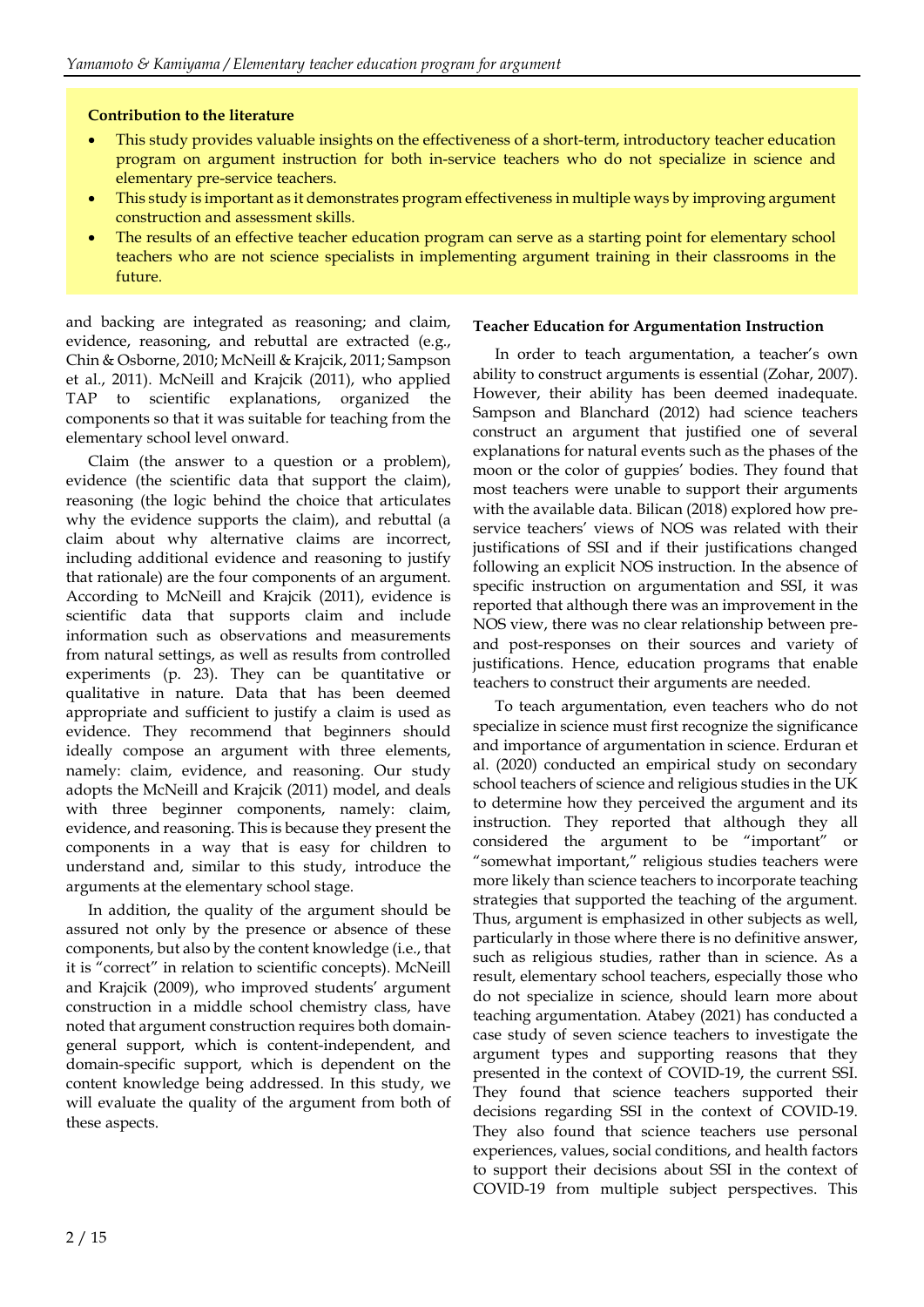study suggests that when training teachers in argument construction, a cross-curricular approach that is not limited to science is needed to help them make decisions on real-life issues such as SSI.

To improve teachers' ability to construct arguments, for example, in a study of in-service teachers in elementary schools, Zembal-Saul (2009), through a project called teaching elementary school science as an argument (TESSA) had teachers watch science lesson videos that examined the relationship between air and air pressure. She analyzed their responses to a series of questions on the video and reported that she could make in-service teachers aware of the importance of letting students construct scientific explanations from evidence.

In addition, research has highlighted the effectiveness of teacher education programs that allow teachers to construct their arguments. For example, Iordanou and Constantinou (2014) practiced the activity of using evidence to facilitate arguments between pairs with opposing views among Cypriot pre-service teachers who were enrolled in a mandatory science education course, and reported that they were able to use evidence to construct arguments and that the teachers themselves were aware of this at a meta level. Kaya (2013) asked pre-service teachers to construct an argument in the chemistry domain and compared the results between lecture-based control and experimental groups where argumentation activities were incorporated in the class. The results showed that the latter group had a higher level of argumentation skills and greater understanding of the content, and emphasizing the importance of teacher education in shaping argumentation skills among teachers.

Furthermore, teachers who introduce argumentation into their classes must have the ability to evaluate learners' argumentation appropriately. Osborne et al. (2004) incorporated activities in their teacher education program where the teachers constructed and evaluated arguments. Teachers referred to samples of students' arguments and evaluated each component by checking for the claim and whether the data supported the claim. In their instructional guide for teachers, McNeill and Krajcik (2011) guided teachers in creating evaluation tasks based on science curriculum standards and levels of complexity of arguments. They also provided an example of a rubric for evaluating students' arguments in a unit on food chains and chemical reactions for middle school students, in terms of the presence of claims, evidence, and reasoning, as well as their appropriateness and sufficiency.

In Japan, although the importance of argumentation has been pointed out in response to the results of PISA 2015, the need for and understanding argument instruction has not been widespread. Therefore, it is necessary to recognize that argument instruction is necessary first. In this process, it is important to acquire

the ability to construct and evaluate arguments as described above. These are the skills that teachers who teach arguments should acquire first as beginners. This is due to the risk of referring to an existing discussion or other instruction as an argument if the entire structure of the argument is not understood (Katsh-Singer et al., 2016; McNeill et al., 2016). However, previous teacher education research has primarily focused on science teachers, and the programs have been relatively longterm. As a result, there are some challenges in introducing them because they are designed for novice teachers who do not specialize in science. In addition, most programs focus on the ability to construct arguments by focusing on the components. There are also no short programs that include activities to evaluate learners' arguments from the same viewpoint or envision the arguments that they would like to construct in actual classroom situations. There is a need for an introductory short-term program for elementary school teachers who are not science specialists and are busy teaching a variety of subjects to become interested in teaching argumentation in their science classes. The aforementioned studies either targeted teachers who specialized in science, or examined the effects of teacher education only on one aspect, such as argument comprehension, construction, or evaluation. The program effectiveness should be evaluated from the teachers' ability to both construct and evaluate arguments, targeting those who do not specialize in science.

Yamamoto and Kamiyama (2018) developed an introductory program for teachers who do not specialize in science and elementary school teachers in Japan to introduce argumentation in their classrooms. This 90 minute program includes an explanation of argumentation and the methods to construct and evaluate arguments. It improved the participants' ability to construct and evaluate arguments by making them aware of the significance and various components of arguments. However, this program was mainly lecturebased, and it was difficult to visualize concretely how to introduce the argument into their own classes.

### **The Purpose of the Study**

This study examines how providing a beginners' program to elementary school teachers and other nonscience specialists help them develop the most basic argument construction and evaluation skills while focusing on the components. Previous teacher education research on argumentation mainly targeted science teachers; however, in Japan, argumentation instruction is not yet common and time constraints hinder teacher training. Hence, we will provide insights on where to begin teacher education for beginners.

This study implemented a short-term teacher education program for non-science teachers to introduce argumentation for the first time in their classes and to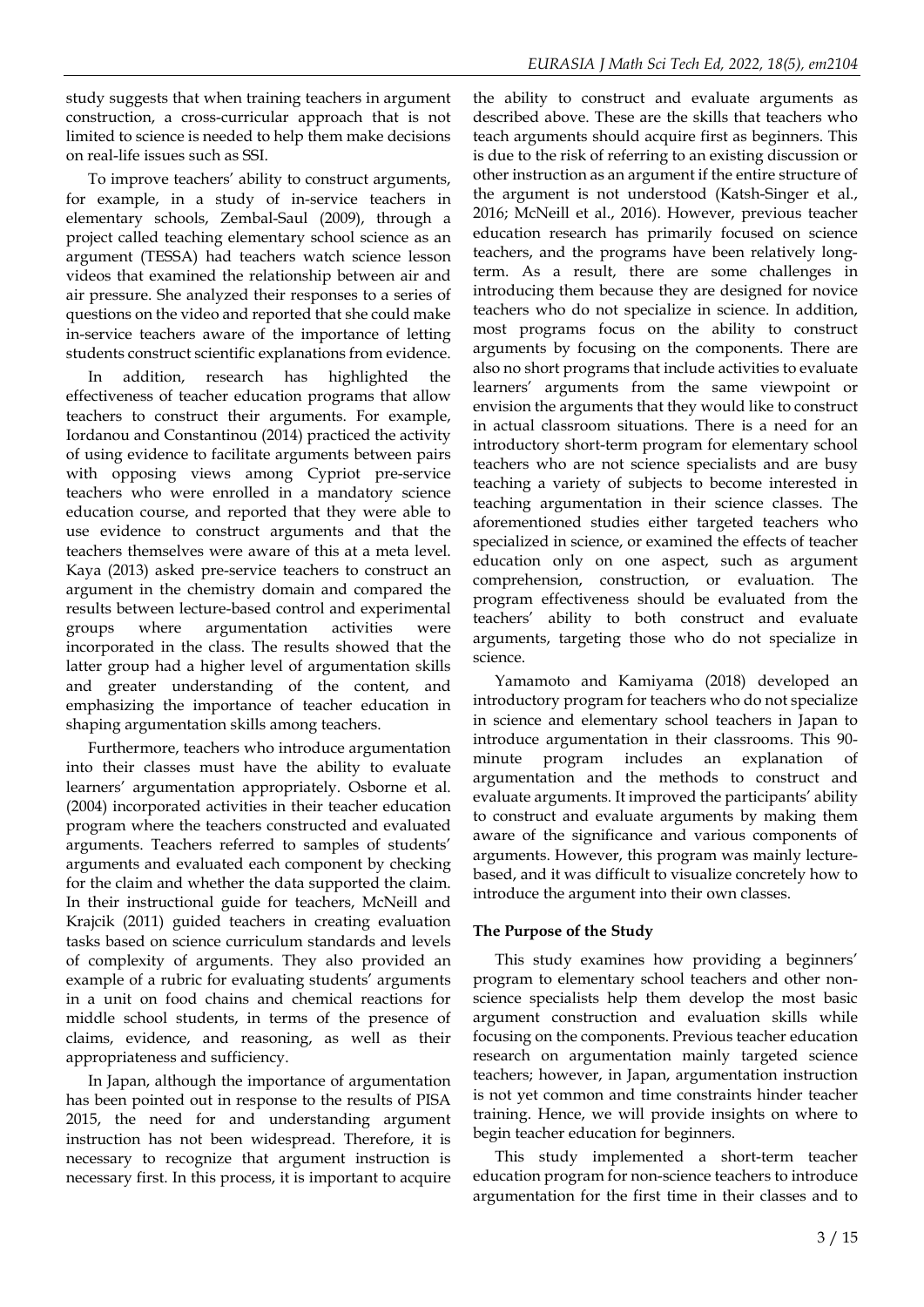|                     | Table 1. The details of the 35 in-service teachers                                                                                        |                  |
|---------------------|-------------------------------------------------------------------------------------------------------------------------------------------|------------------|
| Category            |                                                                                                                                           | Number of people |
| <b>Sex</b>          | Male                                                                                                                                      | 26               |
|                     | Female                                                                                                                                    | 9                |
| School              | Elementary school                                                                                                                         | 18               |
|                     | Junior high school (Physical education, 2; National language, 1; Social studies,<br>1; Mathematics, 1; English, 1; Art, 1; Technology, 1) | 8                |
|                     | Senior high school (National language, 2; English, 2; Geography and history, 1;<br>Commerce, 1; Fisheries, 1)                             | 7                |
|                     | Special needs school                                                                                                                      | $\overline{2}$   |
| Age                 | 20s                                                                                                                                       | 1                |
|                     | 30s                                                                                                                                       | 16               |
|                     | 40s                                                                                                                                       | 17               |
|                     | 50s                                                                                                                                       | 1                |
| Teaching experience | Under 10 years                                                                                                                            | 5                |
|                     | 10 to 20 years                                                                                                                            | 19               |
|                     | 20 to 30 years                                                                                                                            | 11               |

examine the program's effects as improvement in the teachers' ability to construct and evaluate arguments. This study sought to answer two research questions:

- 1. Did the introductory short-term program to introduce argumentation into elementary science classes *improve the argument construction and evaluation skills* of in-service teachers who do not specialize in science and elementary pre-service teachers?
- 2. Are there *differences in the program's effects between both groups*?

### **METHODOLOGY**

This study is a small-scale investigation of a practical study on teacher education. This method was used because this study is a preliminary short program that aims to provide practical findings for its future improvement. We will also find directions for future research by clarifying the teachers' ability to construct and evaluate arguments as an effect of the developed teacher education program.

#### **Subjects**

This study was conducted during the period of the Graduate School of Teaching' required course called "Seminar on Lesson Instructional Planning and Research of Teaching Materials." Here, both graduate students who are in-service teachers at elementary, middle, and high schools, as well as graduate students who wish to become elementary school teachers take the same course. The instructor was the author, who devoted 160 minutes of his time (not including the questionnaire survey) to this program.

A total of 61 graduate students from a Japanese graduate school for teacher education participated in this study. All of them had no experience in teaching argumentation. Of them, 26 were pre-service teachers who wanted to become elementary school teachers (16

men, 10 women). They all attended the program in April-May 2017. Table 1 provides the details of the remaining 35 in-service teachers. 35 (26 men, nine women; 18 elementary school teachers; eight junior high school teachers, seven senior high school teachers, and two special needs teachers were in-service teachers who did not specialize in science, and one teacher was in his 20s, 16 were in their 30s, 17 were in their 40s, and one was in his 50s. There were five teachers with less than 10 years of teaching experience, 19 teachers with 10 to 20 years of teaching experience, and 11 teachers with 20 to 30 years of teaching experience. Of the 35 in-service teachers, 12 attended the program in April-May 2017 and the remaining 23 attended the same program in April-May 2018.

#### **Program**

Table 2 presents the outline of the program. Activity 1 was a lecture on the definition and significance of argumentation (20 minutes). We explained that language activities are emphasized in "the course of study" in Japan (MEXT, 2010) and that scientific knowledge is provisional, and introduced Toulmin's (1958) argument as a method of scientific explanation to build consensus in science.

We gave concrete examples of how evidence-based argumentation is emphasized in PISA and domestic academic achievement tests, so that the teachers can understand why argumentation is necessary. Activity 2 comprised a lecture and exercises on children's actual arguments in writing (20 minutes). Here, we presented three examples of arguments written by sixth-grade students in response to a question on the weather and temperature (Appendix A). They were asked to judge whether the claim, evidence, and reasoning were present in each argument. Then, they were asked to judge whether the arguments were correct or not, based on the rubric.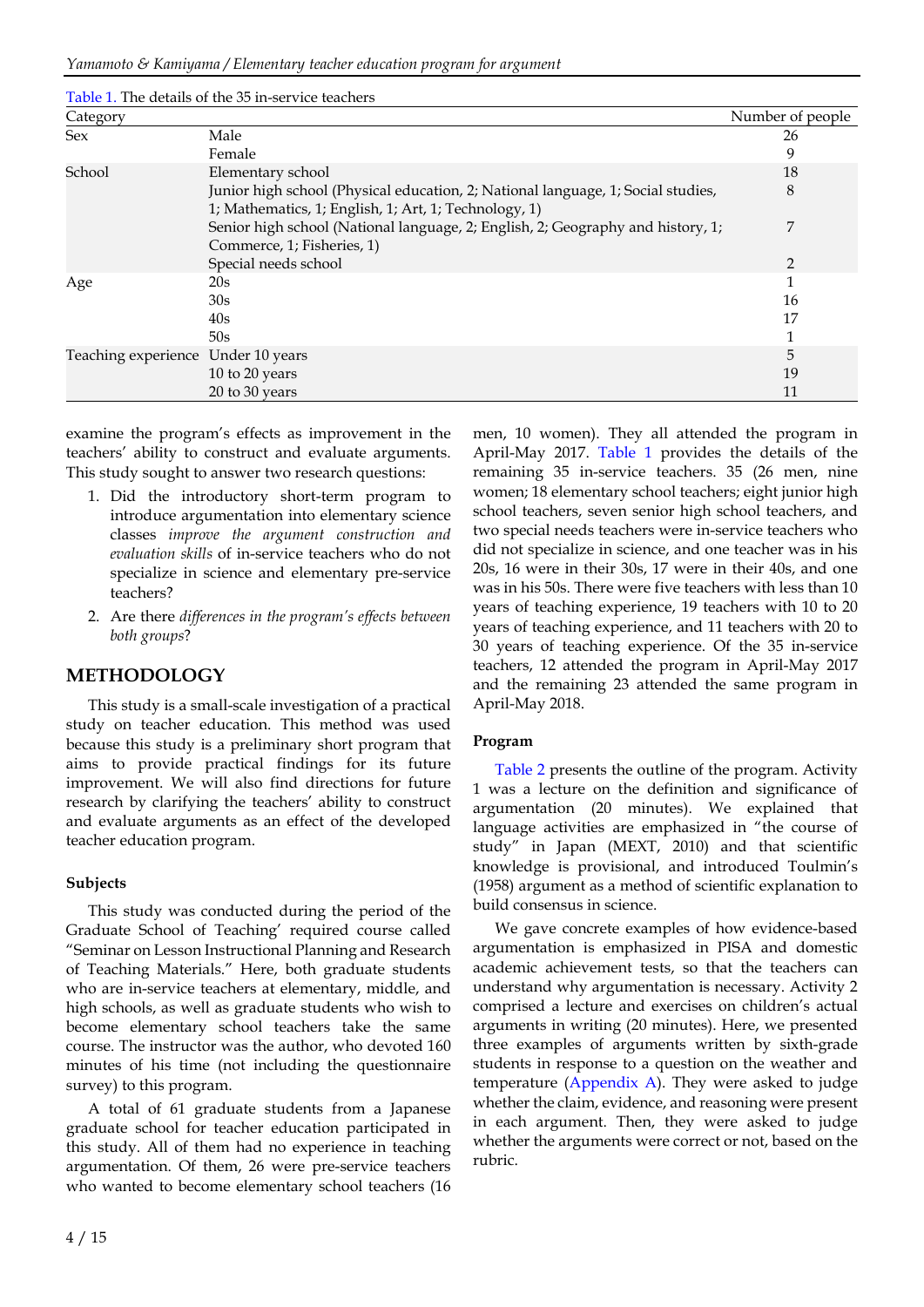#### Table 2. The outline of the program

| Activity1 (20 minutes)                                                                |
|---------------------------------------------------------------------------------------|
| Lecture on the definition and significance of argument.                               |
| Activity2 (20 minutes)                                                                |
| Lecture and exercises on children's actual writing arguments.                         |
| Activity3 (40 minutes)                                                                |
| Exercises to gain an experiential understanding of teaching and evaluating arguments. |
| Activity4 (10 minutes)                                                                |
| An overview of actual arugment instruction in elementary school classes.              |
| Activity5 (30 minutes)                                                                |
| Develop a plan to implement the argument into own class.                              |
| Activity6 (40 minutes)                                                                |
| Exchange and review of teaching plans.                                                |

Table 3. The rubric for correctness of contents

|               | Score Claim                       | Evidence                                                                                                          | Reasoning                                                                                                            |
|---------------|-----------------------------------|-------------------------------------------------------------------------------------------------------------------|----------------------------------------------------------------------------------------------------------------------|
| $\Omega$      | There is no description of claim. | There is no description of evidence.                                                                              | There is no description of reasoning.                                                                                |
|               | The wrong claim is described.     | The wrong evidence is described.                                                                                  | The wrong reasoning is described.                                                                                    |
| $\mathbf{1}$  |                                   |                                                                                                                   | One of the following two is described. One of the following two is described. One of the following two is described. |
|               | 1. A applies to October 10.       | 1. In A, the daily temperature change 1. Because the temperature on a                                             |                                                                                                                      |
|               |                                   | is $6^{\circ}$ C. Or, the daily temperature is                                                                    | cloudy day does not change much                                                                                      |
|               |                                   | between 18°C and 24°C.                                                                                            | throughout the day.                                                                                                  |
|               | 2. B applies to October 20.       | 2. In B, the daily temperature change                                                                             | 2. Because the temperature on a                                                                                      |
|               |                                   | is 11°C. Or the daily temperature is                                                                              | sunny day is low in the morning and                                                                                  |
|               |                                   | between 13°C, and 24°C.                                                                                           | evening and high around noon, and                                                                                    |
|               |                                   |                                                                                                                   | changes greatly throughout the day.                                                                                  |
| $\mathcal{D}$ |                                   | Both of above contents are described. Both of above contents are described. Both of above contents are described. |                                                                                                                      |

#### Table 4. The child's argument and correctness judgement

|               | Children's descriptions                                                                       | Presence/absenc Correctness of |               |
|---------------|-----------------------------------------------------------------------------------------------|--------------------------------|---------------|
| Example       |                                                                                               | e of description               | contents      |
| 1             | The temperature in A is between 18°C and 24°C throughout the day, while                       | $Claim=2.$                     | $Claim=2$ ,   |
|               | the temperature in B is between $13^{\circ}$ C and $24^{\circ}$ C. So A is the temperature on | Evidence=2,                    | Evidence=2,   |
|               | October 10, and B is the temperature on October 20. On a sunny day, the                       | Reasoning=2                    | Reasoning=2   |
|               | temperature changes significantly throughout the day, and on a cloudy                         |                                |               |
|               | day, there is no significant change throughout the day. So A has no                           |                                |               |
|               | significant change in temperature, while B has a significant change.                          |                                |               |
| $\mathcal{P}$ | I think October 10 is temperature A, and October 20 is temperature B. The                     | $Claim=2.$                     | $Claim=2.$    |
|               | reason is that if you make a line graph, on a sunny day you will see a                        | Evidence=0,                    | Evidence=0,   |
|               | mountain shaped graph with a large change in temperature, but on a                            | Reasoning=2                    | Reasoning=2   |
|               | cloudy day you will see a graph with little change in temperature.                            |                                |               |
| 3             | I believe that B is cloudy and A is sunny because B is generally cooler and                   | $Claim=0.$                     | $Claim=0.$    |
|               | A is generally warmer.                                                                        | Evidence=2,                    | Evidence=0,   |
|               |                                                                                               | Reasoning=0                    | $Reasoning=0$ |

Table 3 presents the rubric for the correctness of the contents. Table 4 shows the child's argument and correctness judgment. Example 1 is where all the components are present and the contents are correct. In example 2, there is no mention of the data on temperature change in A and B, and the case lacks evidence. In example 3, the question asks the respondent to answer whether it is 10 or 20 days, but the respondent answers sunny or cloudy, and the claim does not directly address the question (there is no part that addresses the claim). It mentions temperature changes in A and B as evidence, but does not mention numerical data and is incomplete. The temperature change because of weather is not mentioned, and there is no reasoning in this case.

We conducted an activity to share these judgment methods and results.

In activity 3, titled "exercises to gain an experiential understanding of teaching and evaluating arguments" (40 minutes), students were asked to describe an argument comprising a claim, evidence, and reasoning. We also introduced variations in the complexity of an argument as devised by McNeill and Krajcik (2011). The science lesson was conducted in the fifth grade of elementary school, and the theme was "motion of a pendulum." The graduate students conducted an experiment to answer the question, "can you make the period of a pendulum one second by changing the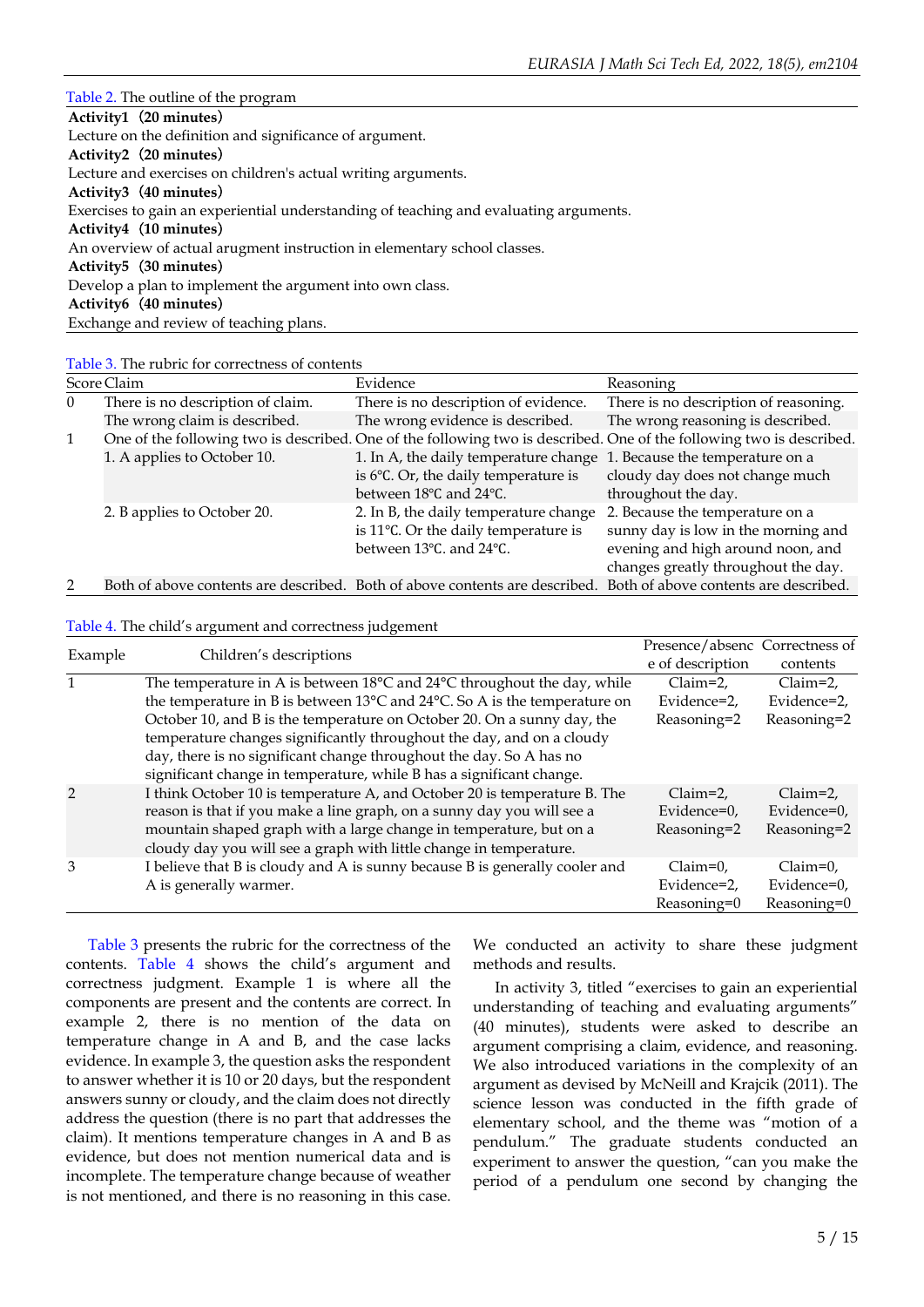

Figure 1. An argument created by a graduate student

weight?" When the results of the experiment were presented, the teachers argued, "it is not possible to make the period of the pendulum one second by changing the weight of the weight," and gave evidence, saying that "the period of the pendulum with both 10 g and 20 g weights was the same, with an average of 1.4 seconds." They also offered the following reasoning: "the weight of the weight is not related to the period."

In activity 4, titled "an overview of the actual argument instruction in elementary school classes" (10 minutes), we provided an overview of the actual class and explained the teaching strategy for introducing argumentation into the class. We showed that the activity improved the children's ability to construct arguments and their understanding of the learning content.

The last activity called on the teachers to devise an argument introduced in their classrooms. Activity 5 was titled "develop a plan to implement the argument in your class" (30 minutes) and activity 6 was titled "exchange and review of teaching plans" (40 minutes). If they had to introduce an argument in their class, they were asked to envision the unit and the kind of questions, claims, evidence, and reasoning they would use, and to create a one-hour lesson plan based on this. Then, they were asked to exchange their lesson plans and evaluate each other's claims, evidence, and reasoning, and whether or not they were appropriate. Figure 1 shows an argument created by one graduate student. This worksheet was created by referring to the argument diagram in Chin and Osborne (2010), and is presented with associated boxes for filling in claims, evidence, and reasoning. In response to the question "what will the weather be like tomorrow?", the graduate student constructed the following argument: "it will be fine tomorrow (claim), the sunset is beautiful and there are no clouds in the western sky (evidence), the weather changes from west to east (reasoning)."

#### **Data Collection**

Before and after the program, two surveys were administered to the learners. The first was an argument construction task ( $Appendix A$ ), where the question was taken from Sakamoto et ai. (2012). The second was an argument evaluation task (Appendix B), which examines whether the teacher can appropriately evaluate an argument constructed by the learner based on the existence and correctness of the claim, evidence, and reasoning components. Each task took about 10 minutes to complete. The subjects are 35 in-service teachers who did not specialize in science and 26 preservice teachers who wanted to become elementary school teachers, all of whom participated in the program. We explained to the participants before the program that the tasks would be conducted as part of the class and that they would be used in a manner that would not identify any of them. We obtained a full written consent from all participants.

#### **Argument Construction Task**

Figure 2 and Figure 3 present the question and desirable answer on argument construction, respectively. Teachers were asked to construct an argument, a question wherein a circuit in a hidden area was to be selected from between two choices. Teachers were assigned a score out of two points in three components (for a total of six points), based on a rubric (Appendix B) evaluating "whether an answer was given (presence/absence of component)" and "whether the answer was scientifically correct (correctness of content)."

The three components were as follows: their "claim" as an answer to the question, their "evidence" mentioning the brightness of miniature light bulbs in each circuit (the fact of the matter), and their "reasoning" mentioning the size of each current (voltage/power) connected in parallel. We counted the number of people by score for each component. Two independent judges evaluated the answers with a concordance rate of 97.8%.

#### **Argument Evaluation Task**

Figure 4 presents the argument evaluation question. Teachers were asked to evaluate answers from children X, Y, and Z (cases X, Y, and Z), who were each presented with a U-shaped magnet of unknown polarity and asked to determine the polarity by bringing the north pole of a bar magnet in contact with it.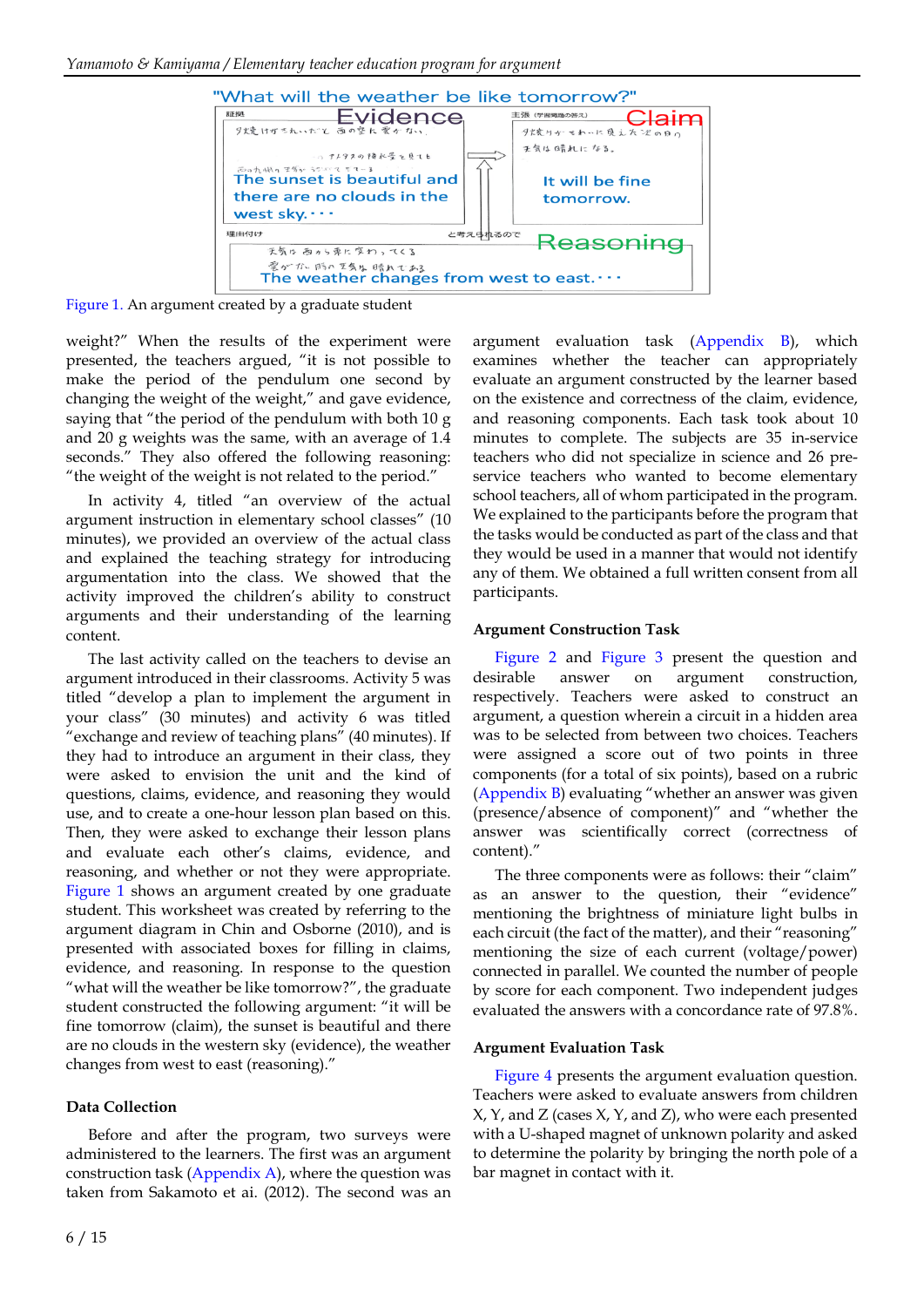

#### Figure 2. Argument construction question

Claim:  $(1)$  is A,  $(2)$  is B.

Evidence: In the circuit of 1, the brightness of the light bulb was brighter than that of one cell. In the circuit of 2, the brightness of the light bulb was the same as that of one cell.

Reasoning: If you increase the number of cells to two in series connection and turn on the light bulb, the current (or any of voltage, power and electricity) will increase compared to when connected to one cell.

Even if you increase the number of cells to two and connect the light bulb with parallel connection, the current (or any of voltage, power, and electric quantity) does not change compared to the time when one cell is connected.

Figure 3. Desirable answer in the argument construction question



Figure 4. Argument evaluation question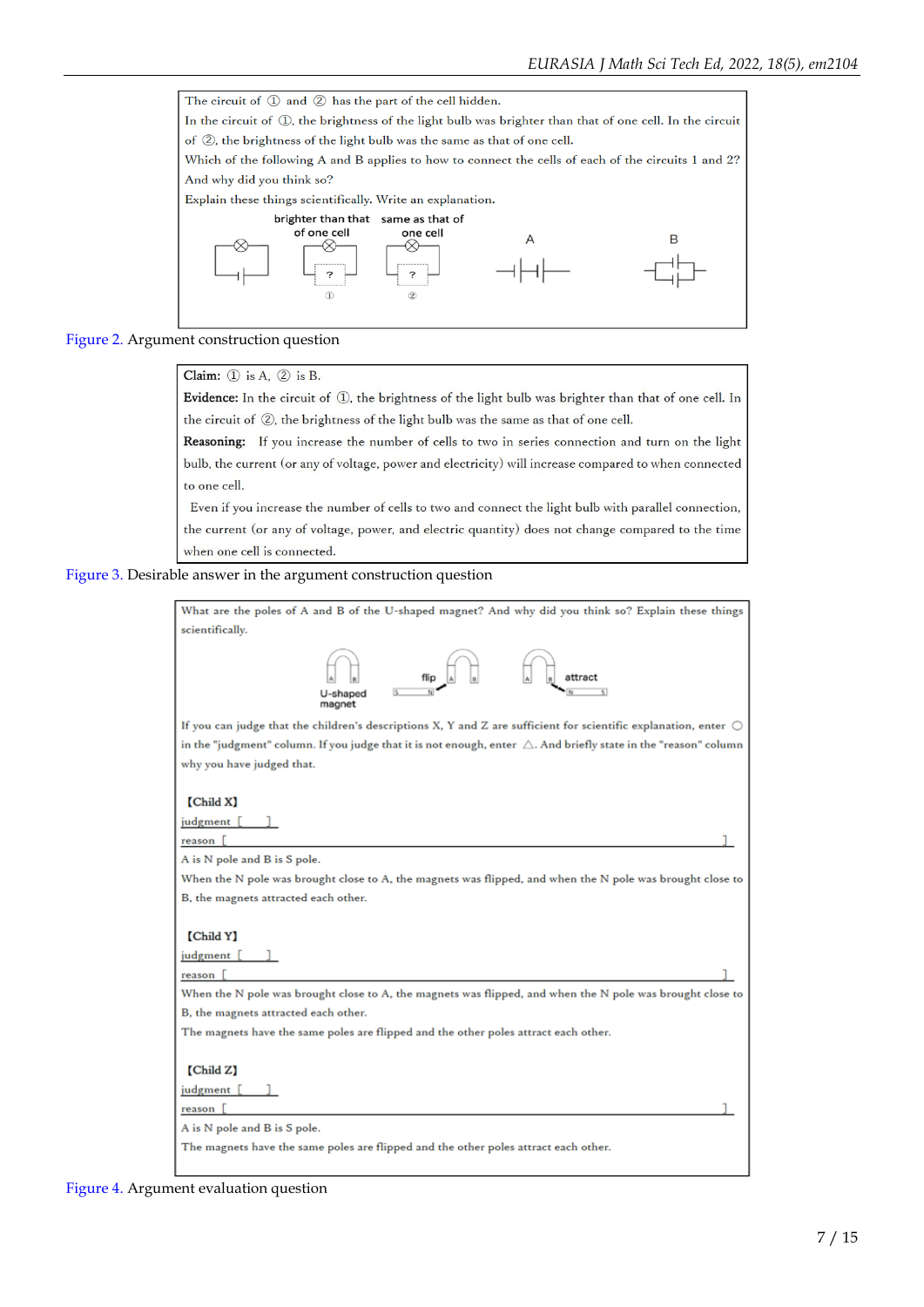Table 5. Score distribution for the argument construction (in-service teachers)

|                         |                |    | Pre-test                         |                | Post-test |                |    |       |
|-------------------------|----------------|----|----------------------------------|----------------|-----------|----------------|----|-------|
|                         | Score          |    |                                  |                | 2         |                |    |       |
| Presence/ Claim         |                |    |                                  | 32 1 2         | 35        |                |    |       |
| absence of Evidence     |                | 13 |                                  | $0 \t 22$      | 26        | 3              | 6  | $***$ |
| component Reasoning     |                |    |                                  | 27 3 5 32      |           |                |    |       |
| Correctness Claim       |                |    | 30 1                             | $\overline{4}$ | 33        | $\Omega$       |    |       |
| of contents Evidence 14 |                |    | $\begin{array}{c} 0 \end{array}$ | 21             | 26        | $\overline{2}$ | 7  | $***$ |
|                         | Reasoning 19 3 |    |                                  | 13             | 20        |                | 14 |       |

Note. Components showing significant improvement in the score distribution between pre- & post-test are shown in **bold**

In judging these answers, the teachers were asked to focus on the students' "claim," that is, the answers they gave for each pole; "evidence" mentioning how the bar magnet reacted in the way that it did (the facts of the matter); and "reasoning," indicating that magnets of the same polarity are repulsed whereas magnets of opposite polarity are attracted. Each case was an incomplete argument, lacking either reasoning, claim, or evidence.

For each argument, in the "judgment" section, one point was given to point out incorrectness. In the "reasons" section, one point was given if the lack of a component was mentioned. In all other cases, the score was 0 (Appendix C). We counted the number of people by viewpoints score for each case. Two independent judges evaluated these answers with a concordance rate of 99.6%.

#### **Rubrics and Analysis Tools**

In order to examine the presence or absence of components and the correctness of the arguments described by the students, we used the rubric of argument construction skills by Sakamoto et al. (2012), and the rubric of evaluation skills developed based on it, to score the students' arguments. The rubric for the argument construction task (Sakamoto et al., 2012) was developed by three university faculty members specializing in science education and two university faculty members specializing in psychology. It has mainly been used in analyses of in-service teachers and elementary school students (Sakamoto et al., 2012), all with agreement rates of 90% or higher. Meanwhile, the rubric for the argument evaluation task was developed by two university faculty members specializing in science education and has been used in analyses of inservice teachers (Yamamoto & Kamiyama, 2017), both with 90% or higher agreement. The quantitative response data was analyzed using IBM SPSS statistics v 27, where the Wilcoxon signed rank-sum test and Mann-Whitney U test were selected because the data set is nonparametric.

Table 6. Score distribution for the argument construction (pre-service teachers)

|                                   |                        |  |                | Pre-test Post-test |              |          |    |         |
|-----------------------------------|------------------------|--|----------------|--------------------|--------------|----------|----|---------|
|                                   | Score                  |  |                |                    | $0 \quad 2$  |          |    |         |
| Presence/ Claim                   |                        |  |                | 25 0 1             | 24           | $\Omega$ |    |         |
| absence of Evidence 6 0 20 12 2   |                        |  |                |                    |              |          | 12 | *       |
| component Reasoning 23 1 2 22 3 1 |                        |  |                |                    |              |          |    |         |
| Correctness Claim 21 0 5          |                        |  |                |                    | $23 \quad 1$ |          |    |         |
| of contents Evidence              |                        |  | $6 \t 0 \t 20$ |                    | 12 2         |          | 12 | $\star$ |
|                                   | Reasoning 15 1 10 13 1 |  |                |                    |              |          | 12 |         |

Note. Components showing significant improvement in the score distribution between pre- & post-test are shown in **bold**

#### **RESULTS**

#### **Argument Construction Task**

Table 5 and Table 6 present the distribution of scores for the argument construction task. The Wilcoxon signed rank-sum test results showed a significant improvement in the distribution of scores between the pre- and posttests. In-pre-service teachers had mostly perfect scores on the pre-post-tests for "claim," both for the presence/absence of the component and the correctness of the content. Both in- and pre-service teachers showed significant improvements in the presence/absence of the component and the correctness of the content (in-service teachers' presence/absence of component, Z=3.266, p<.01; evidence, Z=2.887, p<.01; pre-service teachers' presence/absence of component, Z=2.269, p<.05; evidence, Z=2.269, p<.05) for "evidence." In-pre-service teachers received mostly perfect scores on both the prepost-test in the presence/absence of the component for "reasoning," whereas only about half received perfect scores in terms of the correctness of the content.

#### **Argument Evaluation Task**

Table 7 and Table 8 present the distribution of scores for the argument evaluation task. The results of the McNemar test showed that for both in- and pre-service teachers, cases X and Y, where "reasoning" and "claim" were lacking, respectively, both "judgment" and "reasoning" had mostly perfect scores in the post-test. In case Z, where evidence was lacking, the number of perfect scores increased significantly from the pre- to the

Table 7. Score distribution for the argument evaluation (inservice teachers)

|                 |        | Pre-test |    | Post-test |    |
|-----------------|--------|----------|----|-----------|----|
|                 | Score  |          |    |           |    |
| Judgment Case X |        | 32       | 3  | 35        |    |
|                 | Case Y | 32       | З  | 35        |    |
|                 | Case Z | 16       | 19 | 28        | ** |
| Reason          | Case X | 28       |    | 34        |    |
|                 | Case Y | 30       | 5  | 34        |    |
|                 | Case Z | 11       | 24 | 26        | ** |

Note. Components showing significant improvement in the score distribution between pre- & post-test are shown in **bold**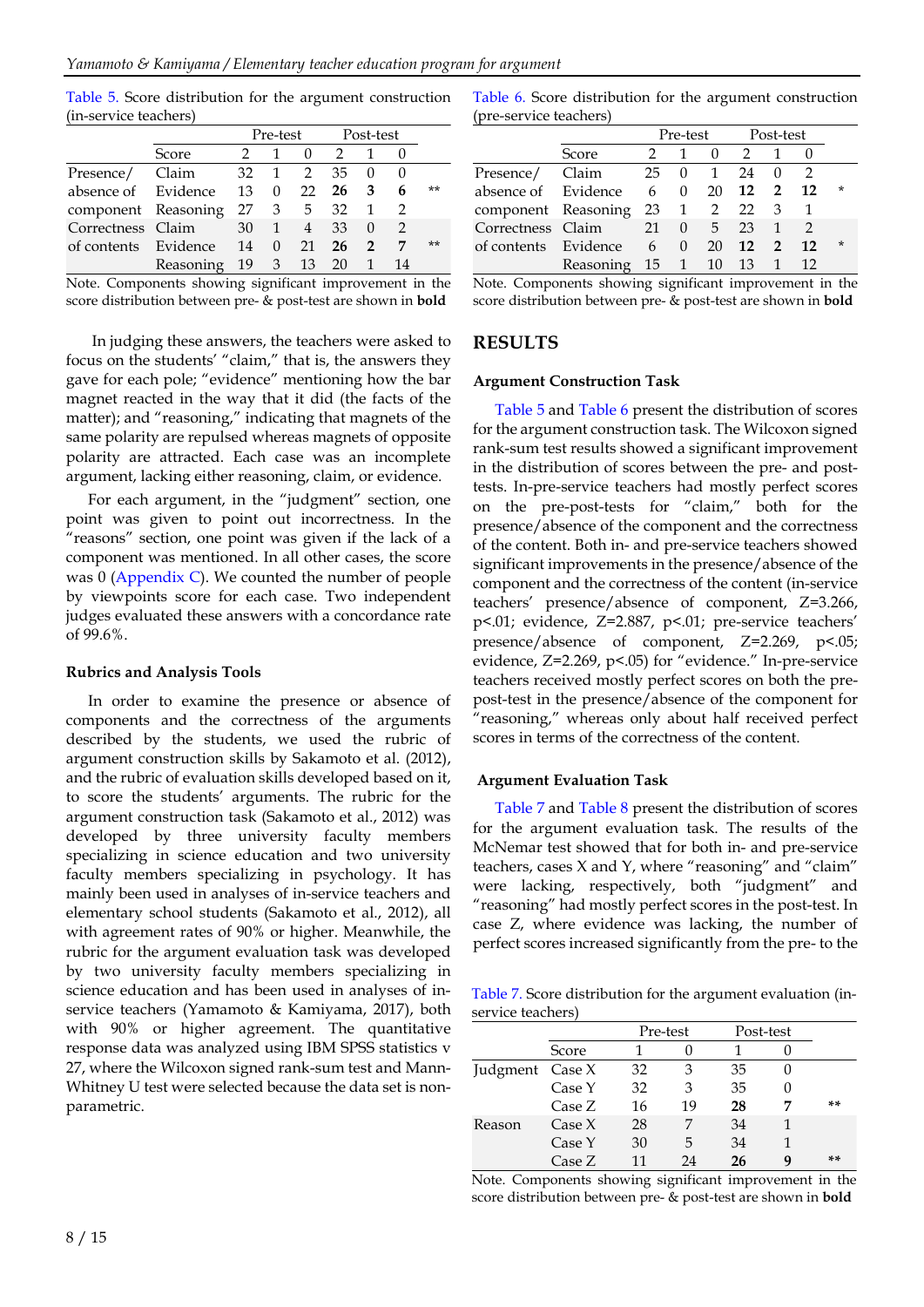Table 8. Score distribution for the argument evaluation (pre-service teachers)

|                 |          |    | Pre-test |    | Post-test |     |
|-----------------|----------|----|----------|----|-----------|-----|
|                 | Score    |    |          |    |           |     |
| Judgment Case X |          | 23 | З        | 24 |           |     |
|                 | Case Y   | 23 | 3        | 26 |           |     |
|                 | Case Z   | 8  | 18       | 24 |           | *** |
| Reason          | Case $X$ | 22 | 4        | 23 | 3         |     |
|                 | Case Y   | 21 | 5        | 24 |           |     |
|                 | Case Z   |    | 19       | 21 | 5         | *** |

Note. Components showing significant improvement in the score distribution between pre- & post-test are shown in **bold**

post-test stages (in-service teachers' judgment and reason, p<.01; pre-service teachers' judgment and reason, p<.001).

### **DISCUSSION**

### **Ability to Construct and Evaluate Arguments**

Did the short-term introductory program to introduce arguments into elementary science classes improve the argument construction and evaluation skills of in-service teachers who did not specialize in science and elementary pre-service teachers? The program resulted in generally good scores in the post-test for the argument construction and evaluation tasks, and the teachers were able to write, check, and evaluate their arguments with a strong theoretical awareness. This can be attributed to the program's activity, where the teachers themselves constructed arguments and scored the learners' arguments. The teachers could construct and evaluate arguments appropriately, even when the content changed. Lytzerinou and Iordanou (2020, p. 631) noted:

A connection between teachers' ability to evaluate arguments and their own skills of constructing arguments, has important educational implications, suggesting that teachers' own argument skills play a key role in their ability to evaluate arguments which is closely connected with teachers' ability to support the development of students' argument skills.

The program had a certain effect on constructing and evaluating arguments. However, some graduate students encountered problems in providing evidence and justifying their arguments accurately. They tended to consider the bulb brightness in each circuit (a fact) as self-evident and omitted it altogether. This kind of incomplete argument is also seen among elementary school students. McNeill and Krajcik (2011) reported a case where a fifth-grade student determined the population of hawks when all seeds were removed from an ecosystem, but the evidence to support his claim was insufficient. When Zembal-Saul et al. (2012) asked fourth-grade students about the effect of washers on the

speed of a car, the students could not provide adequate evidence or reasoning. When graduate students construct their arguments, they need to use a lot of selfand peer-assessment methods that check the presence or absence of components and their correctness.

There were some cases where the students failed to mention the amount of current (voltage and power) in the series and parallel connection of dry cell batteries, which caused a difference in the brightness of the light bulbs. This is probably because the graduate students were not specialized in science and did not think of the interpretation of these scientific terms. They may have taken particular phenomena (facts) such as "connecting dry cell batteries in series makes a light bulb brighter" as their reasoning. In addressing this state of confusion between facts and reasoning through scientific principles (interpretation), Berland and Reiser (2009) pointed out that it is difficult for middle school students to distinguish between the components of an argument. The confusion between evidence and reasoning mentioned in the TIMSS 2003 overlapped with the problem of learners' difficulties in distinguishing between facts and reasons. This problem may be influenced by the (lack of) content knowledge of graduate students who do not specialize in science. Sadler and Fowler (2006) evaluated the arguments of high school students and junior college students majoring in non-science subjects and in the subjects of gene therapy and cloning, and reported that the junior college students majoring in science frequently referred to the content knowledge of science in their justifications and constructed excellent arguments. In contrast, Faize et al. (2018) noted that developing arguments with graduate students who have no prior knowledge or hold contradictory beliefs can lead to problems accepting their arguments and creating confrontational situations in class. For anyone to compose an effective argument to persuade others, it is important to understand the correct scientific knowledge that can be used as a rationale.

### **The Difference Between In- and Pre-service Teachers**

Are there differences in the program's effects between both groups? In- and pre-service teachers are similar in their ability to construct and evaluate arguments. This may be related to the fact that both share non-specialization in science and have no prior experience teaching argumentation. This shows that regardless of their career status, a special teacher education program is essential to teach argumentation. In a study of teacher education specializing in science, Aydeniz and Ozdilek (2015) conducted an 11-week program for 40 in-service science teachers in Turkey that included activities for constructing, evaluating, and critiquing arguments, teaching three argumentation lessons, peer-observations of lessons, and opportunities for reflection on teaching skills. From their analysis results, they inferred that the mastery over constructing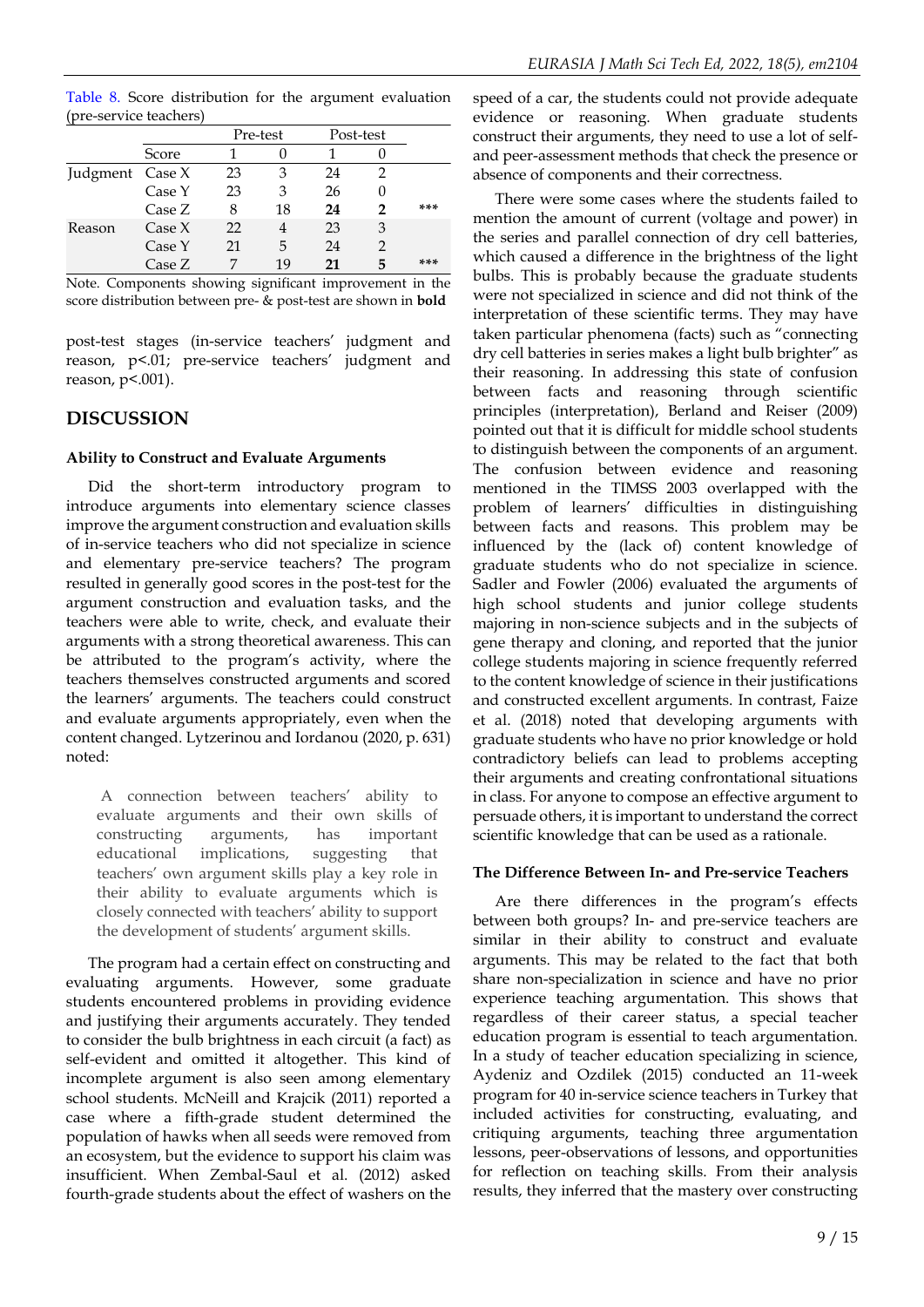scientific arguments in class, and evaluating the quality of and critiquing other's arguments and lessons contributed improving of the participants' self-efficacy. Such a program can be effective for in-service teachers who do not specialize in science and pre-service teachers who wish to become elementary school teachers.

### **IMPLICATION**

Previous teacher education research on argumentation mainly targeted science teachers and often involved programs lasting several weeks (e.g., Aydeniz & Ozdilek, 2015; Iordanou & Constantinou, 2014; Kaya, 2013; Osborne et al., 2004). In a place like Japan, where argument instruction is not yet common and time constraints hinder teacher training, there is a lack of knowledge on where to start teacher education for beginners. In this study, we clarified the effectiveness of a short-term program as an initial step for teachers to recognize the significance of argumentation, introduce argumentation into their own practice, and verify their results. The program was able to improve teachers' ability to construct and evaluate arguments to a certain extent, even within a constrained time of 160 minutes. The same effect was observed for both pre-service and in-service teachers with extensive teaching experience.

This achievement, though limited, may have encouraged the meta-level awareness of the argument construction reported by Iordanou and Constantinou (2014). It also has the potential to lead to the content understanding of science concepts achieved by Kaya (2013) and to the teachers' belief that they should learn to construct and evaluate arguments, as argued by Aydeniz and Ozdilek (2015). Improving the ability to construct and evaluate arguments by focusing on the components of this study is an important progression at the early stage. In teaching argumentation, it is required to recognize the importance of the argumentation in the context of logically persuading others to agree based on evidence. In order to do this, it is necessary to focus on the components of an argument, check for their existence and correctness, and construct an argument, while at the same time evaluate the learners' arguments from a consistent perspective. Based on these activities, it is possible for teachers who do not specialize in science to have a starting point for implementing argumentation training in their classrooms in the future.

addition, non-science teachers (whether experienced in-service or pre-service) had the same problems in argument construction and evaluation, which was improved by the program. The ability of teachers to construct and evaluate arguments does not come naturally through teaching experience, but requires deliberate training. This is consistent with the views of many researchers, including Bilican (2018) and Zoher (2007).

#### **Limitations of the Study**

Because this study was only a small-scale survey, conclusions about the program's effects were limited. Data from a larger survey of non-science teachers are needed. It should also be clarified at that point what differences exist in the argument by subject. This study also fails to answer the question on how the program has transformed the actual teaching of classroom teachers, especially regarding how it has affected their selfefficacy in teaching argumentation. It is necessary to confirm the effect on the improvement of teachers' teaching ability. There is a need for a case study that targets teachers who became interested in argument instruction through this program, and the subsequent changes in their teaching and the impact on their selfefficacy.

### **Future Research**

Based on these results, future tasks include examining the characteristics of argumentation in a variety of subjects and implementing the program with a larger sample to clarify the improvement of teachers' argumentation construction and evaluation skills. Furthermore, with regard to self-efficacy, Lytzerinou and Iordanou (2020) had social and physical science teachers construct an argument on history and socioscientific topics, and reported that the teachers demonstrated the same level of self-efficacy in teaching argumentation, whether in their own fields of expertise or in other fields. Even for elementary school teachers who do not specialize in science, a teacher education program on argumentation can improve their selfefficacy in science classes, independent of the domain. Aydeniz and Ozdilek (2015, p. 1271) discussed in-service teachers increasing their self-efficacy to teach science through argumentation. They suggested that teachers should understand argumentation both as a scientific practice and as a pedagogical tool, and that they should learn to construct and evaluate arguments. They also indicate the importance of having these experiences over a long period and reflecting on the experiences with a group of teachers.

Based on these findings, future program development after the introductory period should include construction, evaluation, and lesson planning for argumentation, and ensure the actual introduction and reflection of argumentation in the classroom. In the case of elementary school teachers, who do not specialize in science, it may be better to introduce argumentation in their specialized subjects first, rather than in science. This experience will give them the confidence to introduce argumentation in elementary science classes. The challenge is to reflect on the teaching of argumentation through concrete examples in practice, based on the abilities that were improved in this study, and strengthen confidence.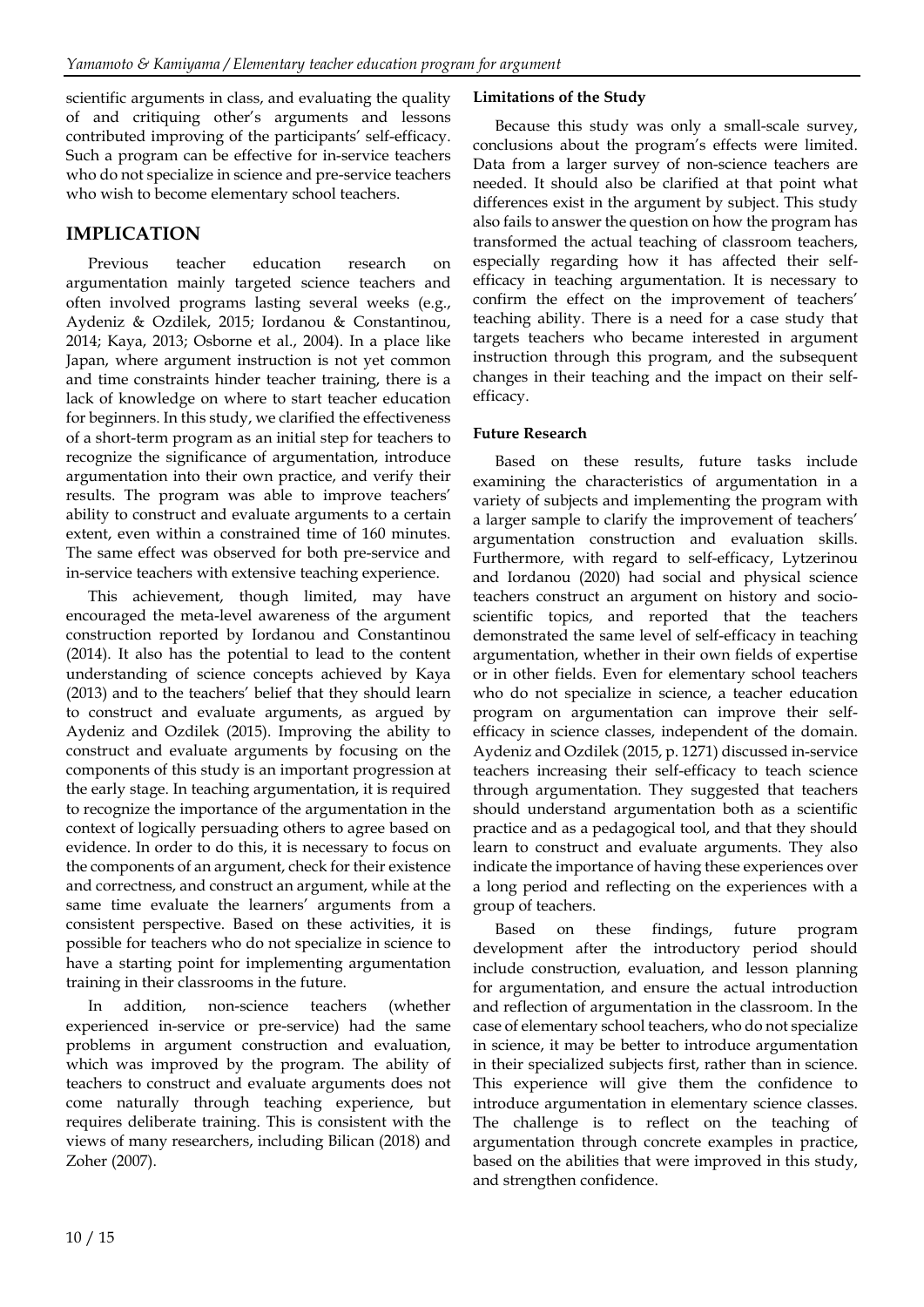The teachers' own learning approaches and beliefs also have a significant impact on their ability to construct and evaluate argument. Teachers with deeper learning approach, willingness to learn, intense and critical interaction with content, and ability to link previous knowledge with new learnings, associate concepts with daily experiences, and establish a relationship between events and outcomes, have the ability to build better arguments (Aydogan et al., 2017). It has also been noted that in introducing argument instruction, teachers' beliefs about students' science learning and ability, their role as a science teacher, and contextual factors such as district and standards, had significant influences on how they interpreted and adapted an instructional model (Sengul et al., 2021). Given these considerations, the next step is to expand on the short-term program introduced in this study to create a long-term intensive program that includes a deeper learning approach and promotes a stronger belief in the importance of argument.

**Author contributions:** All authors have sufficiently contributed to the study, and agreed with the results and conclusions.

**Funding:** This research was supported by JSPS KAKENHI Grant Number 18K02936.

**Declaration of interest:** No conflict of interest is declared by authors.

### **REFERENCES**

- Atabey, N. (2021). Science teachers' argument types and supporting reasons on socioscientific issues: COVID-19 pandemic. *International Journal of Psychology and Educational Studies*, *8*(2), 214-231. <https://doi.org/10.52380/ijpes.2021.8.2.500>
- Aydeniz, M., & Ozdilek, Z. (2015). Assessing and enhancing pre-service science teachers' self-efficacy to teach science through argumentation: Challenges and possible solutions. *International Journal of Science and Mathematics Education, 13*(3), 1- 19. <https://doi.org/10.1007/s10763-015-9649-y>
- Aydogan, N., Polat, Η., Cankaya, Ο., & Emre, F. B. (2017). Effect of learning approaches of pre-service science teachers on the argument create skills. *SHS Web of Conferences, 37*, 01044. [https://doi.org/10.](https://doi.org/10.1051/shsconf/20173701044) [1051/shsconf/20173701044](https://doi.org/10.1051/shsconf/20173701044)
- Berland, L. K., & Reiser, B. J. (2009). Making sense of argumentation and explanation. *Science Education, 93*(1), 26-55. <https://doi.org/10.1002/sce.20286>
- Bilican, K. (2018). Analysis of pre-service science teachers' understanding of nature of science and proposed arguments on socio-scientific issues. *International Journal of Research in Education and Science, 4*(2), 420-435. [https://doi.org/10.21890/](https://doi.org/10.21890/ijres.410632) [ijres.410632](https://doi.org/10.21890/ijres.410632)
- Chin, C., & Osborne, J. (2010). Supporting argumentation through students' questions: Case studies in science classrooms. *The Journal of the*

*Leaning Sciences, 19*(2), 230-284. [https://doi.org/10.](https://doi.org/10.1080/10508400903530036) [1080/10508400903530036](https://doi.org/10.1080/10508400903530036)

- Driver, R., Newton, P., & Osborne, J. (2000). Establishing the norms of scientific argumentation in classrooms. *Science Education, 84*(3), 287-312. [https://doi.org/10.1002/\(SICI\)1098-237X\(200005\)](https://doi.org/10.1002/(SICI)1098-237X(200005)84:3%3c287::AID-SCE1%3e3.0.CO;2-A) [84:3<287::AID-SCE1>3.0.CO;2-A](https://doi.org/10.1002/(SICI)1098-237X(200005)84:3%3c287::AID-SCE1%3e3.0.CO;2-A)
- Erduran, S., & Jiménez-Aleixandre, M. P. (Eds.). (2007). *Argumentation in science education: Perspectives from classroom-based research*. Springer. [https://doi.org/](https://doi.org/10.1007/978-1-4020-6670-2) [10.1007/978-1-4020-6670-2](https://doi.org/10.1007/978-1-4020-6670-2)
- Erduran, S., Guilfoyle, L., & Park, W. (2020). Science and religious education teachers' views of argumentation and its teaching. *Research in Science Education, 52*(4), 1-19. [https://doi.org/10.1007/](https://doi.org/10.1007/s11165-020-09966-2) [s11165-020-09966-2](https://doi.org/10.1007/s11165-020-09966-2)
- Evagorou, M., Nicolaou, C., & Lymbouridou, C. (2020). Modelling and argumentation with elementary school students. *Canadian Journal of Science, Mathematics and Technology Education, 20*, 58-73. <https://doi.org/10.1007/s42330-020-00076-9>
- Faize, F. A., Husain, W., & Nisar, F. (2018). A critical review of scientific argumentation in science education. *Eurasia Journal of Mathematics, Science and Technology Education, 14*(1), 475-483. <https://doi.org/10.12973/ejmste/80353>
- Iordanou, K., & Constantinou, C. P. (2014). Developing pre-service teachers' evidence-based argumentation skills on socio-scientific issues. *Learning and Instruction, 34*, 42-57. [https://doi.org/](https://doi.org/10.1016/j.learninstruc.2014.07.004) [10.1016/j.learninstruc.2014.07.004](https://doi.org/10.1016/j.learninstruc.2014.07.004)
- Katsh-Singer, R., McNeill, K. L., & Loper, S. (2016). Scientific argumentation for all? Comparing teacher beliefs about argumentation in high, mid, and low socioeconomic status schools. *Science Education, 100*(3), 410-436. [https://doi.org/10.1002](https://doi.org/10.1002/sce.21214) [/sce.21214](https://doi.org/10.1002/sce.21214)
- Kaya, E. (2013). Argumentation practices in classroom: Pre-service teachers' conceptual understanding of chemical equilibrium. *International Journal of Science Education, 35*(7), 1139-1158. [https://doi.org/10.](https://doi.org/10.1080/09500693.2013.770935) [1080/09500693.2013.770935](https://doi.org/10.1080/09500693.2013.770935)
- Kuhn, D. (1993). Science as argument: Implications for teaching and learning scientific thinking. *Science Education, 77*(3), 319-337. [https://doi.org/10.1002/](https://doi.org/10.1002/sce.3730770306) [sce.3730770306](https://doi.org/10.1002/sce.3730770306)
- Lytzerinou, E., & Iordanou, C. (2020). Teachers' ability to construct arguments, but not their perceived selfefficacy of teaching, predicts their ability to evaluate arguments. *International Journal of Science Education, 42*(4), 617-634. [https://doi.org/10.1080/](https://doi.org/10.1080/09500693.2020.1722864) [09500693.2020.1722864](https://doi.org/10.1080/09500693.2020.1722864)
- McNeill, K. L., & Krajcik, J. (2009). Synergy between teacher practices and curricular scaffolds to support students in using domain-specific and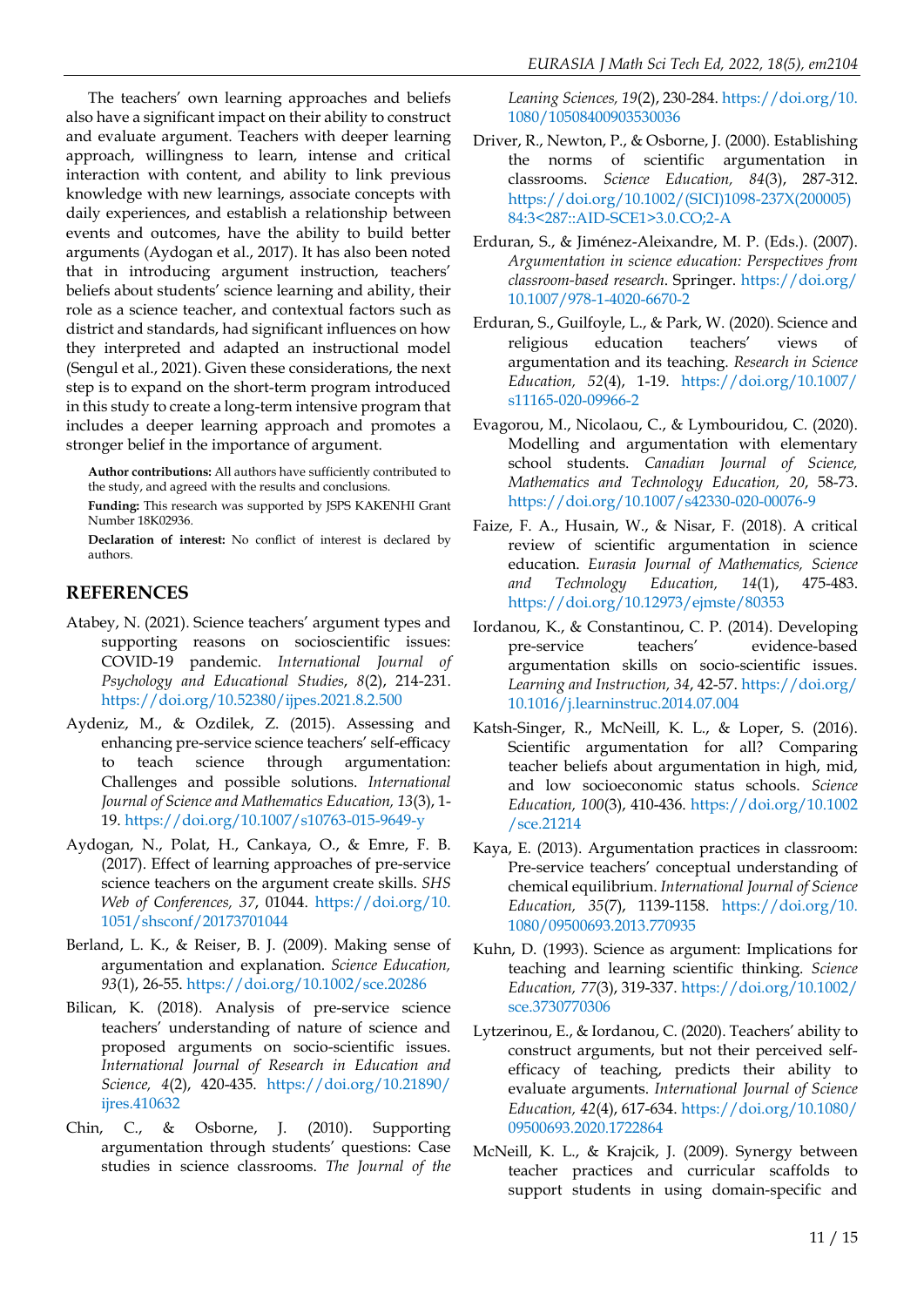domain-general knowledge in writing arguments to explain phenomena. *The Journal of the Learning Science, 18*(3), 416-460. [https://doi.org/10.1080/](https://doi.org/10.1080/10508400903013488) [10508400903013488](https://doi.org/10.1080/10508400903013488)

- McNeill, K. L., & Krajcik, J. (2011). *Supporting grade 5-8 student in constructing explanation in science.* Pearson.
- McNeill, K. L., Katsh-Singer, R., González-Howard, M., & Loper, S. (2016). Factors impacting teachers' argumentation instruction in their science classrooms. *International Journal of Science Education, 38*(12), 2026-2046. [https://doi.org/10.1080/](https://doi.org/10.1080/09500693.2016.1221547) [09500693.2016.1221547](https://doi.org/10.1080/09500693.2016.1221547)
- MEXT. (2010). Course of study for elementary schools*. Ministry of Education, Culture, Sports, Science and Technology.* [https://www.mext.go.jp/content/](https://www.mext.go.jp/content/20201008-mxt_kyoiku02-000005241_1.pdf) [20201008-mxt\\_kyoiku02-000005241\\_1.pdf](https://www.mext.go.jp/content/20201008-mxt_kyoiku02-000005241_1.pdf)
- OECD. (2016), *PISA 2015 Assessment and analytical framework: Science, reading, mathematic and financial literacy*. OECD Publishing. [https://doi.org/10.](https://doi.org/10.1787/9789264255425-en) [1787/9789264255425-en](https://doi.org/10.1787/9789264255425-en)
- Osborne, J., Erduran, S., & Simon, S. (2004). *Ideas, evidence and argument in science.* King`s College, London.
- Sadler, T. D., & Fowler, S. R. (2006). A threshold model of content knowledge transfer for socioscientific argumentation. *Science Education, 90*(6), 986-1004. <https://doi.org/10.1002/sce.20165>
- Sakamoto, M., Yamamoto, T., Yamaguchi, E., Nishigaki, J., Muratsu, K., & Inagaki, S. (2012). Argument skill acquisition among grade 5 and grade 6 elementary school students. *Journal of Science Education in Japan, 36*(3), 252-261. [https://doi.org/10.14935/jssej.36.](https://doi.org/10.14935/jssej.36.252) [252](https://doi.org/10.14935/jssej.36.252)
- Sampson, V., & Blanchard, M. R. (2012). Science teachers and scientific argumentation: Trends in views and practice. *Journal of Research in Science Teaching, 49*(9), 1122-1148[. https://doi.org/10.1002/tea.21037](https://doi.org/10.1002/tea.21037)
- Sampson, V., Grooms, J., & Walker, J. P. (2011). Argument-driven inquiry as a way to help students learn how to participate in scientific argumentation and craft written arguments: An exploratory study. *Science Education, 95*(2), 217-257. [https://doi.org/](https://doi.org/10.1002/sce.20421) [10.1002/sce.20421](https://doi.org/10.1002/sce.20421)
- Sengul, O., Enderle, P. J., & Schwartz, R. (2021). Examining science teachers' enactment of

argument-driven inquiry (ADI) instructional model. *International Journal of Science Education, 43*(8), 1273-1291. [https://doi.org/10.1080/](https://doi.org/10.1080/09500693.2021.1908641) [09500693.2021.1908641](https://doi.org/10.1080/09500693.2021.1908641)

- Simon, S., Johnson, S., Cavell, S., & Parsons, T. (2011). Promoting argumentation in primary science contexts: An analysis of students' interactions in formal and informal learning environments. *Journal of Computer Assisted Learning, 28*(5), 440-453. <https://doi.org/10.1111/j.1365-2729.2011.00451.x>
- Toulmin, S. (1958). *The use of argument.* Cambridge University Press.
- Yamamoto, T., & Kamiyama, S. (2017). Developing an elementary school teacher training program for improving argument construction and evaluation skills. *Journal of Research in Science Education, 57*(4), 387-401.<https://doi.org/10.11639/sjst.sp16009>
- Yamamoto, T., & Kamiyama, S. (2018). Teacher beliefs about argumentation in Japanese in-service teachers. In O. Finlayson, E. McLoughlin, S. Erduran, & P. Childs (Eds.), *Electronic Proceedings of the ESERA 2017 Conference. Research, Practice and Collaboration in Science Education, Part 7* (co-ed. M. Andrée & J. Viiri), (pp. 952-959.). Dublin City University. [https://www.researchgate.net/profile](https://www.researchgate.net/profile/Anne-Freitas-2/publication/330938030_ALCESTE_SOFTWARE_USAGE_IN_THE_IDENTIFICATION_OF_SPEECHES_FOUND_IN_WRITTEN_TEXTS_ABOUT_THE_DIGESTIVE_SYSTEM/links/5c62f6a9a6fdccb608be29df/ALCESTE-SOFTWARE-USAGE-IN-THE-IDENTIFICATION-OF-SPEECHES-FOUND-IN-WRITTEN-TEXTS-ABOUT-THE-DIGESTIVE-SYSTEM.pdf#page=47) [/Anne-Freitas-2/publication/330938030\\_ALCES](https://www.researchgate.net/profile/Anne-Freitas-2/publication/330938030_ALCESTE_SOFTWARE_USAGE_IN_THE_IDENTIFICATION_OF_SPEECHES_FOUND_IN_WRITTEN_TEXTS_ABOUT_THE_DIGESTIVE_SYSTEM/links/5c62f6a9a6fdccb608be29df/ALCESTE-SOFTWARE-USAGE-IN-THE-IDENTIFICATION-OF-SPEECHES-FOUND-IN-WRITTEN-TEXTS-ABOUT-THE-DIGESTIVE-SYSTEM.pdf#page=47) [TE\\_SOFTWARE\\_USAGE\\_IN\\_THE\\_IDENTIFICAT](https://www.researchgate.net/profile/Anne-Freitas-2/publication/330938030_ALCESTE_SOFTWARE_USAGE_IN_THE_IDENTIFICATION_OF_SPEECHES_FOUND_IN_WRITTEN_TEXTS_ABOUT_THE_DIGESTIVE_SYSTEM/links/5c62f6a9a6fdccb608be29df/ALCESTE-SOFTWARE-USAGE-IN-THE-IDENTIFICATION-OF-SPEECHES-FOUND-IN-WRITTEN-TEXTS-ABOUT-THE-DIGESTIVE-SYSTEM.pdf#page=47) [ION\\_OF\\_SPEECHES\\_FOUND\\_IN\\_WRITTEN\\_TE](https://www.researchgate.net/profile/Anne-Freitas-2/publication/330938030_ALCESTE_SOFTWARE_USAGE_IN_THE_IDENTIFICATION_OF_SPEECHES_FOUND_IN_WRITTEN_TEXTS_ABOUT_THE_DIGESTIVE_SYSTEM/links/5c62f6a9a6fdccb608be29df/ALCESTE-SOFTWARE-USAGE-IN-THE-IDENTIFICATION-OF-SPEECHES-FOUND-IN-WRITTEN-TEXTS-ABOUT-THE-DIGESTIVE-SYSTEM.pdf#page=47) [XTS\\_ABOUT\\_THE\\_DIGESTIVE\\_SYSTEM/links/5](https://www.researchgate.net/profile/Anne-Freitas-2/publication/330938030_ALCESTE_SOFTWARE_USAGE_IN_THE_IDENTIFICATION_OF_SPEECHES_FOUND_IN_WRITTEN_TEXTS_ABOUT_THE_DIGESTIVE_SYSTEM/links/5c62f6a9a6fdccb608be29df/ALCESTE-SOFTWARE-USAGE-IN-THE-IDENTIFICATION-OF-SPEECHES-FOUND-IN-WRITTEN-TEXTS-ABOUT-THE-DIGESTIVE-SYSTEM.pdf#page=47) [c62f6a9a6fdccb608be29df/ALCESTE-SOFTWARE-](https://www.researchgate.net/profile/Anne-Freitas-2/publication/330938030_ALCESTE_SOFTWARE_USAGE_IN_THE_IDENTIFICATION_OF_SPEECHES_FOUND_IN_WRITTEN_TEXTS_ABOUT_THE_DIGESTIVE_SYSTEM/links/5c62f6a9a6fdccb608be29df/ALCESTE-SOFTWARE-USAGE-IN-THE-IDENTIFICATION-OF-SPEECHES-FOUND-IN-WRITTEN-TEXTS-ABOUT-THE-DIGESTIVE-SYSTEM.pdf#page=47)[USAGE-IN-THE-IDENTIFICATION-OF-](https://www.researchgate.net/profile/Anne-Freitas-2/publication/330938030_ALCESTE_SOFTWARE_USAGE_IN_THE_IDENTIFICATION_OF_SPEECHES_FOUND_IN_WRITTEN_TEXTS_ABOUT_THE_DIGESTIVE_SYSTEM/links/5c62f6a9a6fdccb608be29df/ALCESTE-SOFTWARE-USAGE-IN-THE-IDENTIFICATION-OF-SPEECHES-FOUND-IN-WRITTEN-TEXTS-ABOUT-THE-DIGESTIVE-SYSTEM.pdf#page=47)[SPEECHES-FOUND-IN-WRITTEN-TEXTS-](https://www.researchgate.net/profile/Anne-Freitas-2/publication/330938030_ALCESTE_SOFTWARE_USAGE_IN_THE_IDENTIFICATION_OF_SPEECHES_FOUND_IN_WRITTEN_TEXTS_ABOUT_THE_DIGESTIVE_SYSTEM/links/5c62f6a9a6fdccb608be29df/ALCESTE-SOFTWARE-USAGE-IN-THE-IDENTIFICATION-OF-SPEECHES-FOUND-IN-WRITTEN-TEXTS-ABOUT-THE-DIGESTIVE-SYSTEM.pdf#page=47)[ABOUT-THE-DIGESTIVE-SYSTEM.pdf#page=47](https://www.researchgate.net/profile/Anne-Freitas-2/publication/330938030_ALCESTE_SOFTWARE_USAGE_IN_THE_IDENTIFICATION_OF_SPEECHES_FOUND_IN_WRITTEN_TEXTS_ABOUT_THE_DIGESTIVE_SYSTEM/links/5c62f6a9a6fdccb608be29df/ALCESTE-SOFTWARE-USAGE-IN-THE-IDENTIFICATION-OF-SPEECHES-FOUND-IN-WRITTEN-TEXTS-ABOUT-THE-DIGESTIVE-SYSTEM.pdf#page=47)
- Zembal-Saul, C. L. (2009). Learning to teach elementary school science as argument. *Science Education, 93*(4), 687-719. <https://doi.org/10.1002/sce.20325>
- Zembal-Saul, C. L., McNeill, K. L., & Hershberger, K. (2012). *What's yourevidence? Engaging K-5 children in constructing explanations in science.* Pearson.
- Zohar, A. (2007). Science teacher education and professional development in argumentation. In S. Erduran, & M. P. Jiménez-Alexandre (Eds.), *Argumentation in science education: Perspectives from classroom-based research* (pp. 245-268). Springer. [https://doi.org/10.1007/978-1-4020-6670-2\\_12](https://doi.org/10.1007/978-1-4020-6670-2_12)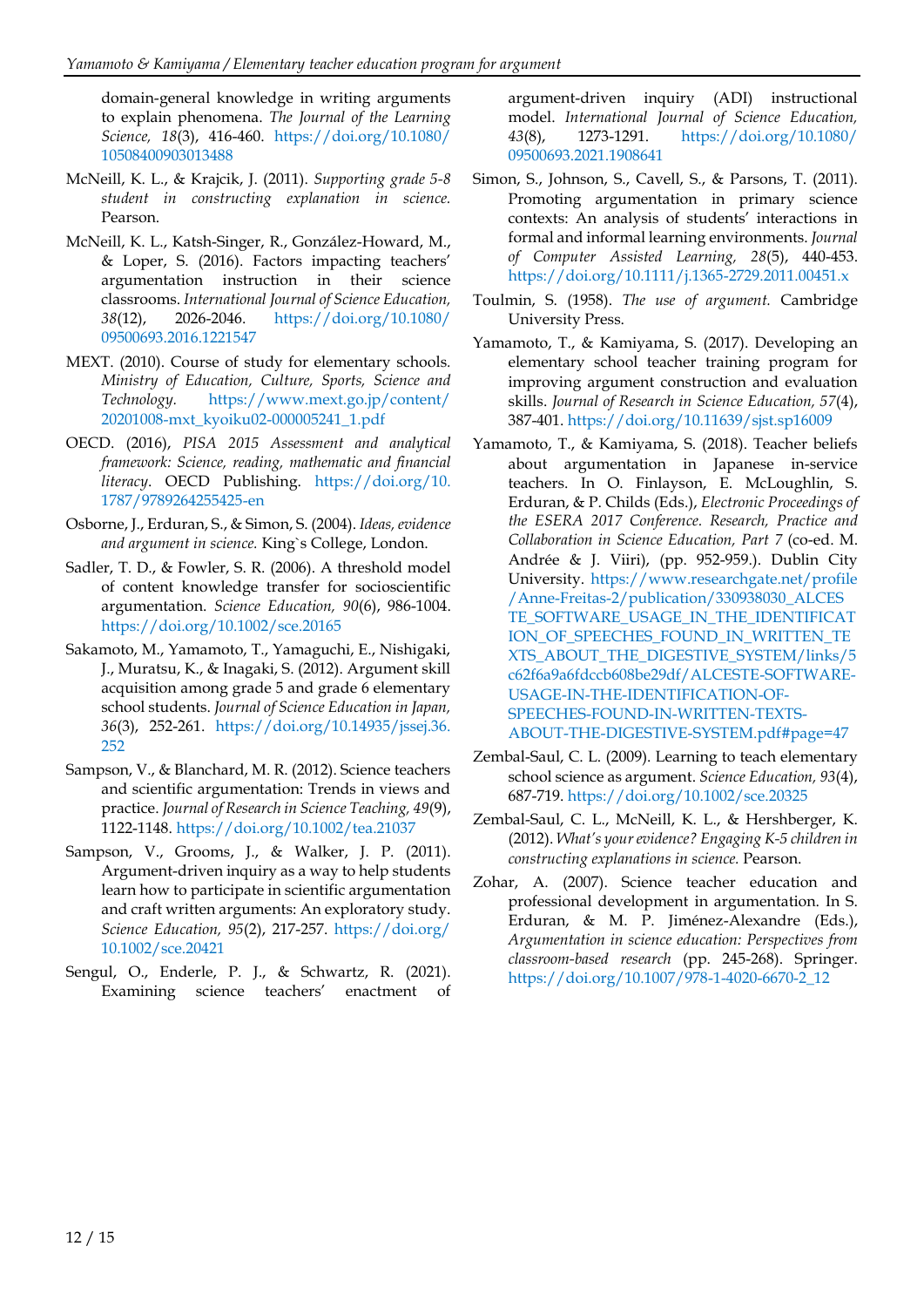### **APPENDIX A**

The weather on the playground was "cloudy" on October 10 and "sunny" on October 20.

Which of the two temperatures in Table A applies to the daily temperature change on October 10 and October 20, A or B? And why do you think so?

Please explain these things in scientific terms.

Table A. Daily temperature change in the playground

|                                 | 9AM | - -<br>$\sim$<br>A M | AΜ       | Noon | 1PM                      | 2PM        | 3PM         | 4PM          |
|---------------------------------|-----|----------------------|----------|------|--------------------------|------------|-------------|--------------|
| (0)<br>m.<br>Temperature A<br>◡ | τo  | $\sim$ $\sim$<br>ᅩ   | 20<br>∠  | $-1$ | $\sim$<br>ت              |            | $\sim$<br>ب | $\sim$<br>ب  |
| $\sim$<br>Temperature<br>◡      | ∸   | ᆂ                    | 10<br>TО | $-1$ | $\overline{\phantom{a}}$ | <u>_ _</u> | $-$         | n,<br>$\sim$ |

Please write your explanation below.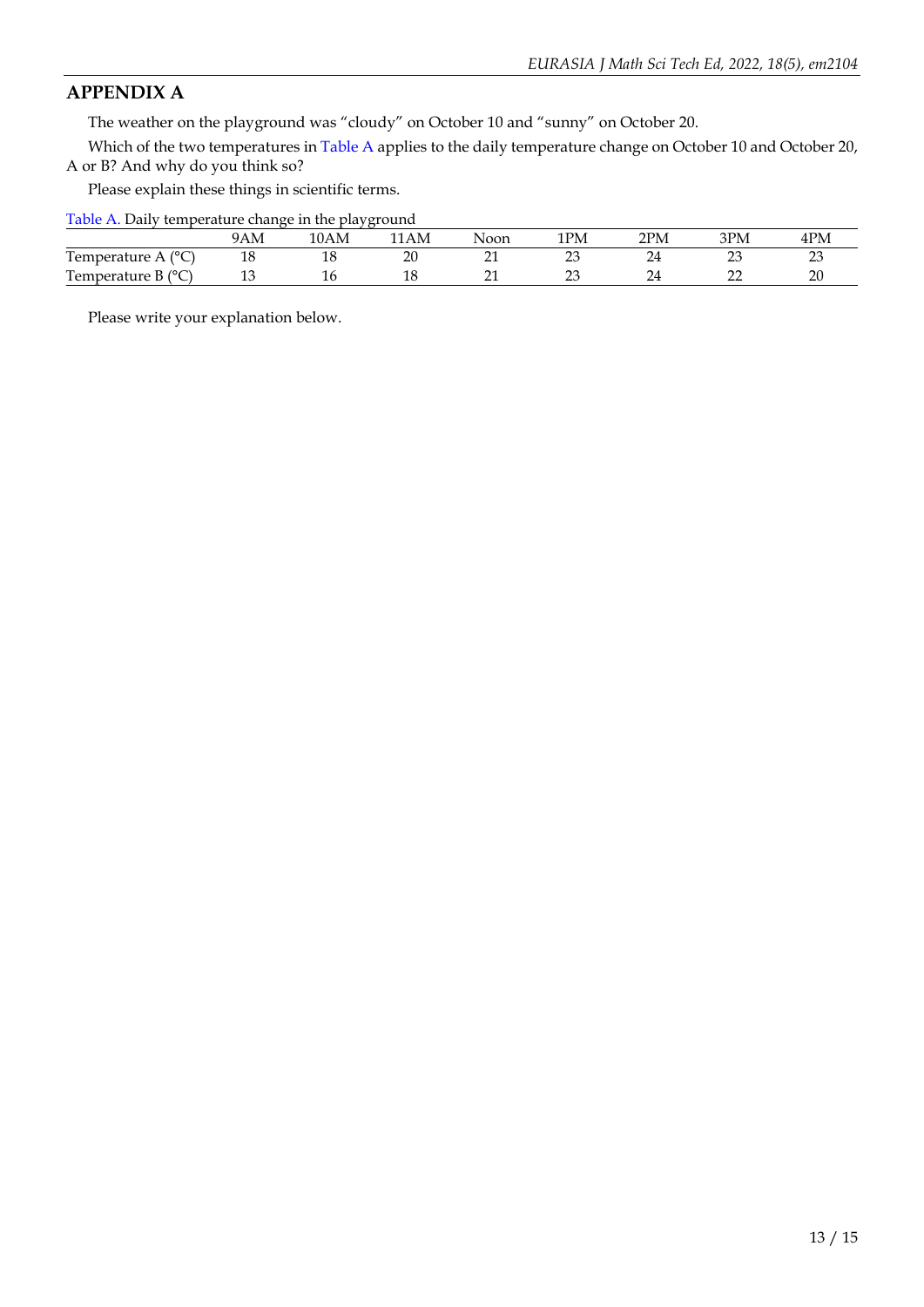### **APPENDIX B**

|          | Table <b>b</b> . Correctness of contents rubric for the argument construction task |                                                                          |                                        |
|----------|------------------------------------------------------------------------------------|--------------------------------------------------------------------------|----------------------------------------|
|          | Score Claim                                                                        | Evidence                                                                 | Reasoning                              |
| $\Omega$ | There is no description of the claim.                                              | There is no description of the                                           | There is no description of the         |
|          |                                                                                    | evidence.                                                                | reasoning.                             |
|          | The wrong claim is described.                                                      | The wrong evidence is described.                                         | The wrong reasoning is described.      |
|          | One of the following two is                                                        | One of the following two is                                              | One of the following two is            |
|          | described.                                                                         | described.                                                               | described.                             |
|          | 1. The circuit in $(1)$ applies to the                                             | 1. The light bulb in the circuit in (1) is If you increase the number of |                                        |
|          | connection of the battery in (A).                                                  | brighter than the light bulb in the                                      | batteries in series to two and turn on |
|          |                                                                                    | circuit with one battery.                                                | the light bulb, the current (voltage,  |

| Table B. Correctness of contents rubric for the argument construction task |  |  |
|----------------------------------------------------------------------------|--|--|
|----------------------------------------------------------------------------|--|--|

2. The circuit in (2) applies to the

| connection of the battery in (B). | the same brightness as the light bulb batteries to two by connecting them<br>in the circuit with one battery. | in parallel and turn on the light bulb,<br>the current (voltage, power, and<br>amount of electricity) flowing<br>through them does not change<br>compared to when they are<br>connected to a single battery. |
|-----------------------------------|---------------------------------------------------------------------------------------------------------------|--------------------------------------------------------------------------------------------------------------------------------------------------------------------------------------------------------------|
| Both of the above contents are    | Both of the above contents are                                                                                | Both of the above contents are                                                                                                                                                                               |
| described.                        | described.                                                                                                    | described.                                                                                                                                                                                                   |

power, and amount of electricity) flowing through the bulb will increase compared to when it is connected to a single battery.

2. The light bulb in the circuit in (2) is Even if you increase the number of